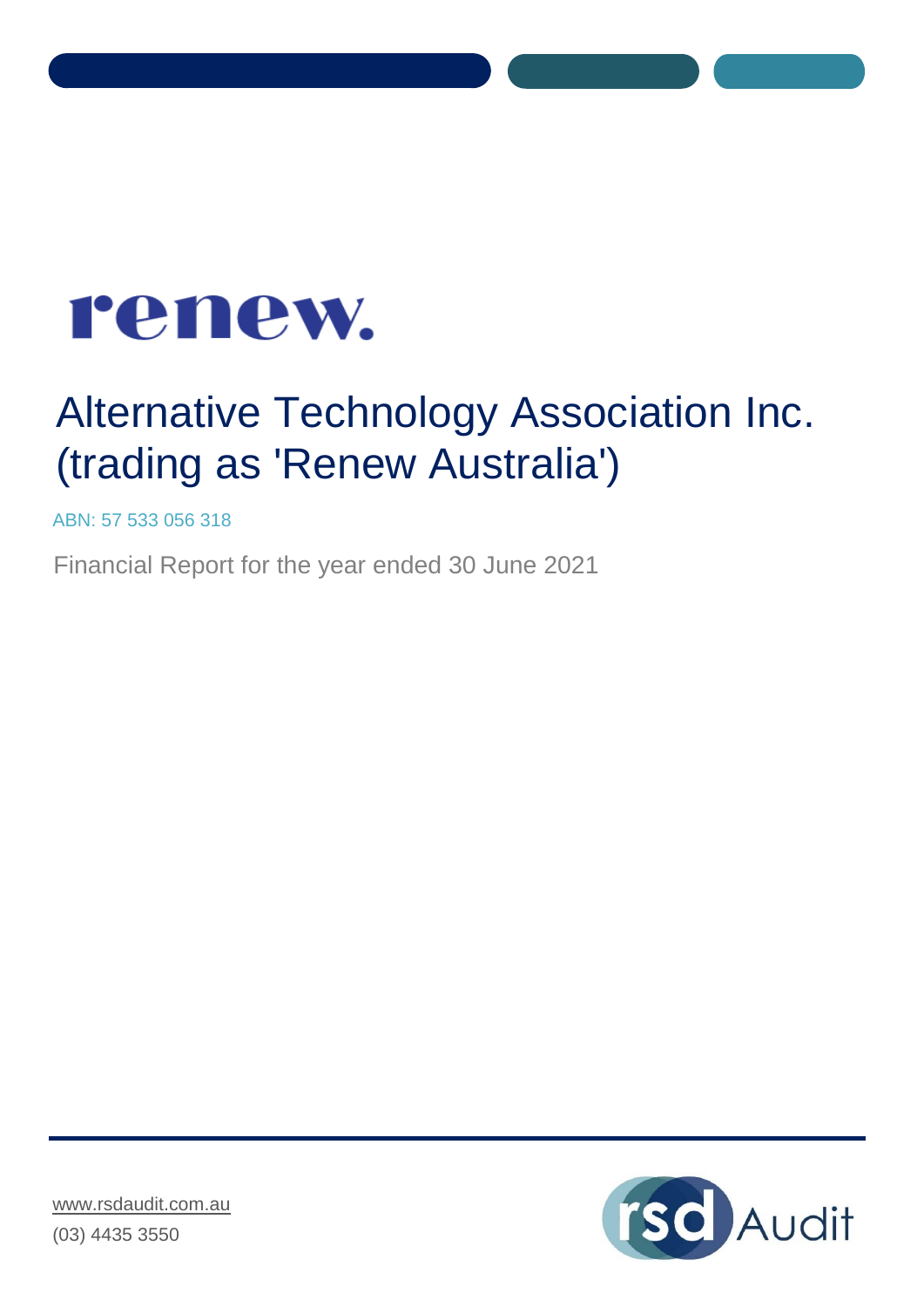### **Contents**

**For the year ended 30 June 2021**

| <b>Item</b>                                                | Page     |
|------------------------------------------------------------|----------|
| <b>Board Report</b>                                        |          |
| <b>Financial Statements</b>                                |          |
| Statement of Profit or Loss and Other Comprehensive Income | 3        |
| <b>Statement of Financial Position</b>                     | 4        |
| Statement of Changes in Equity                             | 5        |
| <b>Statement of Cash Flows</b>                             | 6        |
| Notes to the Financial Statements                          | $7 - 18$ |
| <b>Committee's Declaration</b>                             | 19       |
| Independent Auditor's Report                               | 20       |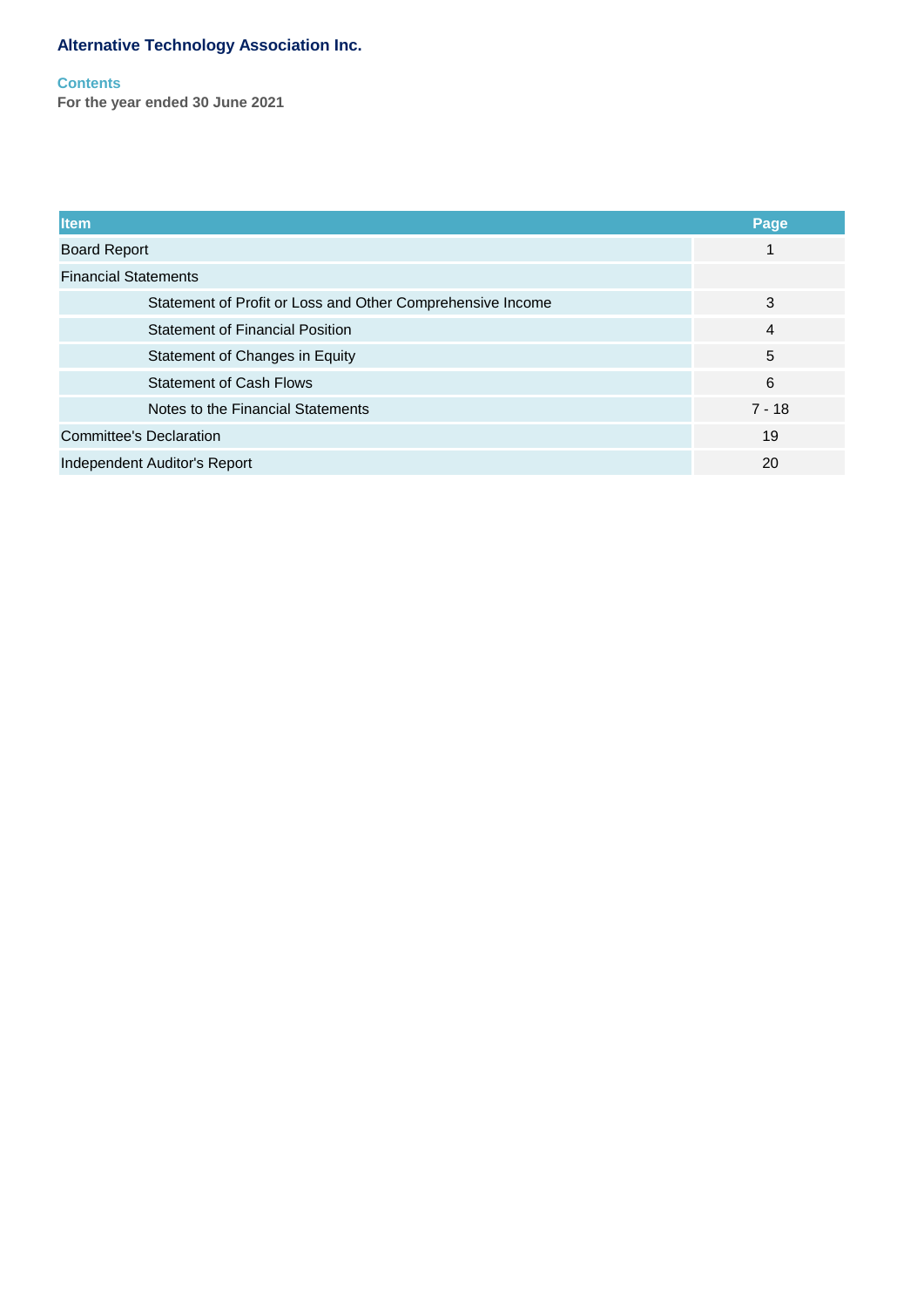#### **Board Report**

**For the year ended 30 June 2021**

The committee members present their report, together with the financial statements, on Alternative Technology Association Inc. (trading as 'Renew Australia') for the financial year ended 30 June 2021.

## **Committee Members**

The following persons were committee members of Alternative Technology Association Inc. (trading as 'Renew Australia') during the whole of the financial year up to the date of this report, unless otherwise stated:

| <b>Gerlinde Scholz</b>                            | <b>Grant Downie</b>                        |
|---------------------------------------------------|--------------------------------------------|
| <b>Mark Burford</b>                               | <b>Dominique La Fontaine</b>               |
| <b>Doug Ferguson</b>                              | <b>Michael O'Connell</b>                   |
| <b>Jim Castles</b>                                | Kylie Taylor (Term ended December 2020)    |
| Sally Moxham (Resigned January 2021)              | Tim Drinkall (Term ended December 2020)    |
| Louisa Scott (Term ended December 2020)           | Mick Harris (Term commenced December 2020) |
| Shailaja Divakarla (Term commenced December 2020) | Rick Molloy (Term commenced December 2020) |

#### **Principal Activities**

The principal activities of the Association during the financial year were to provide information and advice on sustainable living to Association members, the boarder community, and public and private sector clients through publication of two magazines, our expert advisory service, and events.

The COVID19 pandemic impacted the Association significantly. A restructure was implemented in June/July 2020 to contain the organisation's operating costs in response to uncertainty about income and low equity. It was challenging and sad for staff, members, and the board to see some long-serving staff members leave the organisation.

The Renew team rose to the challenge and continued to produce high quality work throughout the year, publishing magazines, presenting events, offering the advice service, and delivering many other activities – mostly while working from home in lockdown and juggling family commitments.

Sustainable House Day, the Association's annual national flagship event was presented mostly online for the first time in 2020 and was well received it this new format by the audience.

On-going COVID19 related restrictions on gatherings and travel throughout the year affected particularly the event program, now mostly delivered online. Renew member branches around the country lead many of the events offered to the public throughout the year, with branches in some jurisdictions able to offer in-person activities in 2021.

Supported by grant funding, the Association was able to develop a comprehensive 'Building Back Green' program of information, advice, and support for Black Summer bushfire communities on rebuilding in a sustainable way. This is an on-going initiative.

The Annual General Meeting in December 2020 was also held online for the first time, allowing members from around the country to participate in record numbers. The Board welcomed three new members this year who were elected at that General Meeting: Shaila Divakarla, Michael Harris, and Rick Molloy succeeded outgoing Board members Tim Drinkall, Louisa Scott and Kylie Taylor. Sally Moxham retired from the Board in January 2021.

Renew team members have worked from home for most of the 2020/21 financial year due to pandemic public health restrictions operating in Melbourne. The Association vacated its offices in the Melbourne CBD in February. In due course, the Association's office will re-open in newly leased premises at Our Community House in North Melbourne. All at Renew look forward to a return to a shared workspace, re-connecting in person, and being able to welcome members and visitors for meetings and events in a new home.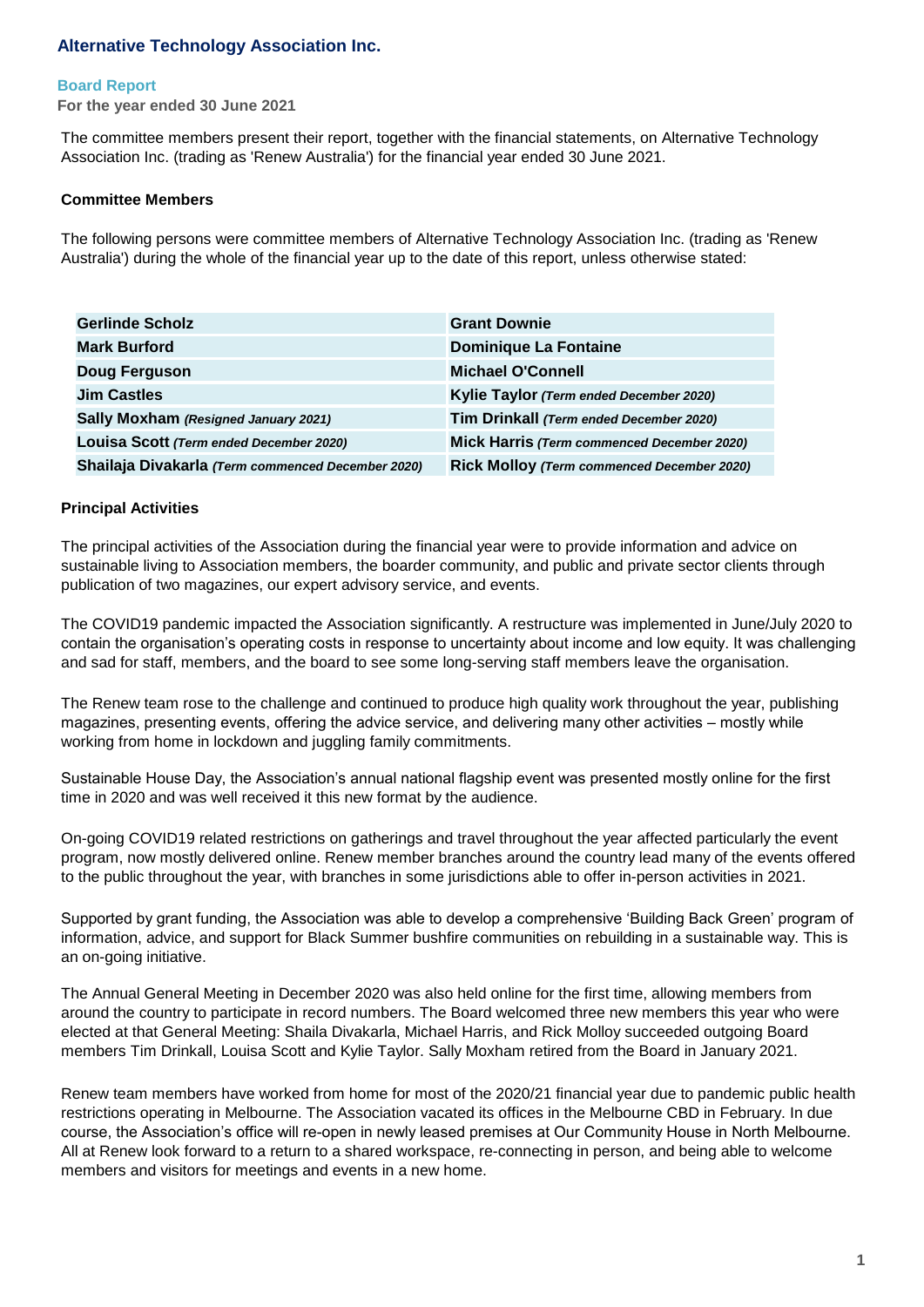# **Board Report**

**For the year ended 30 June 2021**

# **Significant Changes**

There has been no significant changes in the nature of these activities during the year.

# **Operating Result**

The profit of the Association for the financial year after was:

|                            | 30 June 2021 | <b>30 June 2020</b> | <b>Movement</b> |
|----------------------------|--------------|---------------------|-----------------|
| <b>Profit for the year</b> | (43, 410)    | 113,409             | $-138%$         |

Signed in accordance with a resolution of the members of the committee.

508 leds

Dated this 11th day of October, 2021

**GERENCE DOUGLES**<br> **Gerlinde Scholz**<br> **Gerlinde Scholz** 

**2**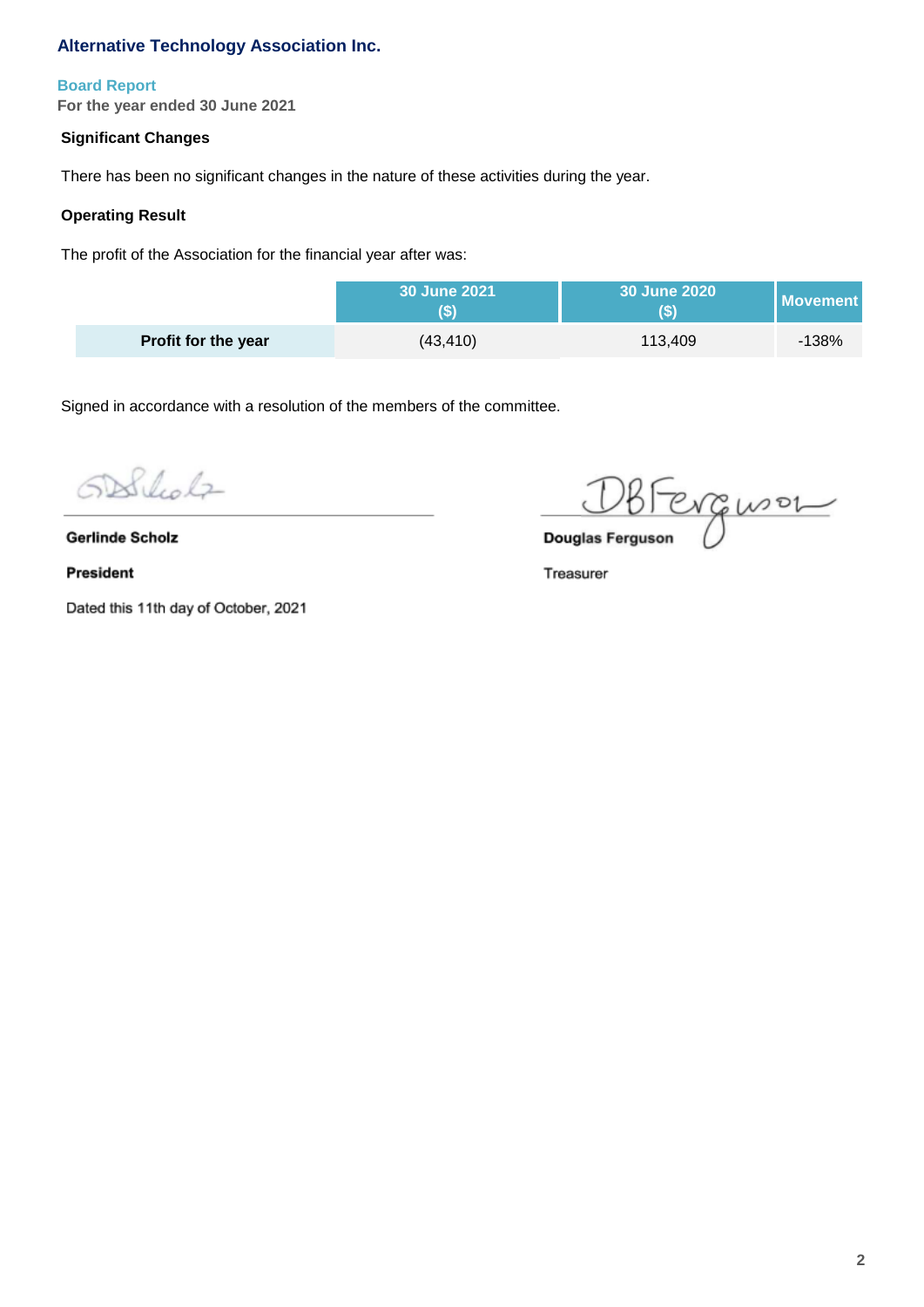# **Statement of Profit or Loss and Other Comprehensive Income**

**For the year ended 30 June 2021**

|                                         | <b>Note</b> | 2021<br>\$    | 2020<br>S   |
|-----------------------------------------|-------------|---------------|-------------|
| <b>Revenue</b>                          |             |               |             |
| Revenue from operating activities       | 6           | 2,148,263     | 2,438,623   |
| Other income                            | 7           | 364,278       | 365,625     |
|                                         |             | 2,512,541     | 2,804,248   |
|                                         |             |               |             |
| <b>Expenses</b>                         |             |               |             |
| Employee benefits expense               |             | (1, 292, 055) | (1,513,432) |
| Consultants and professional fees       |             | (283, 489)    | (271, 851)  |
| Printing and publishing expenses        |             | (172, 843)    | (193, 818)  |
| Project materials                       |             | (123, 370)    | (167, 838)  |
| Postage and freight                     |             | (115, 888)    | (143, 869)  |
| Depreciation and amortisation           |             | (76, 203)     | (80, 682)   |
| Subscriptions and memberships           |             | (67, 659)     | (70, 282)   |
| Marketing expenses                      |             | (62, 238)     | (65, 624)   |
| IT and communications                   |             | (153, 677)    | (53, 110)   |
| Occupancy expenses                      |             | (44, 545)     | (36, 668)   |
| Travel expenses                         |             | (833)         | (18, 795)   |
| Cost of sales                           |             |               | (14, 803)   |
| Loss on disposal of asset               |             | (93, 823)     |             |
| Other expenses                          |             | (69, 328)     | (60,067)    |
|                                         |             | (2,555,951)   | (2,690,839) |
| Profit for the year                     |             | (43, 410)     | 113,409     |
| Other comprehensive income              |             |               |             |
| Total comprehensive income for the year |             | (43, 410)     | 113,409     |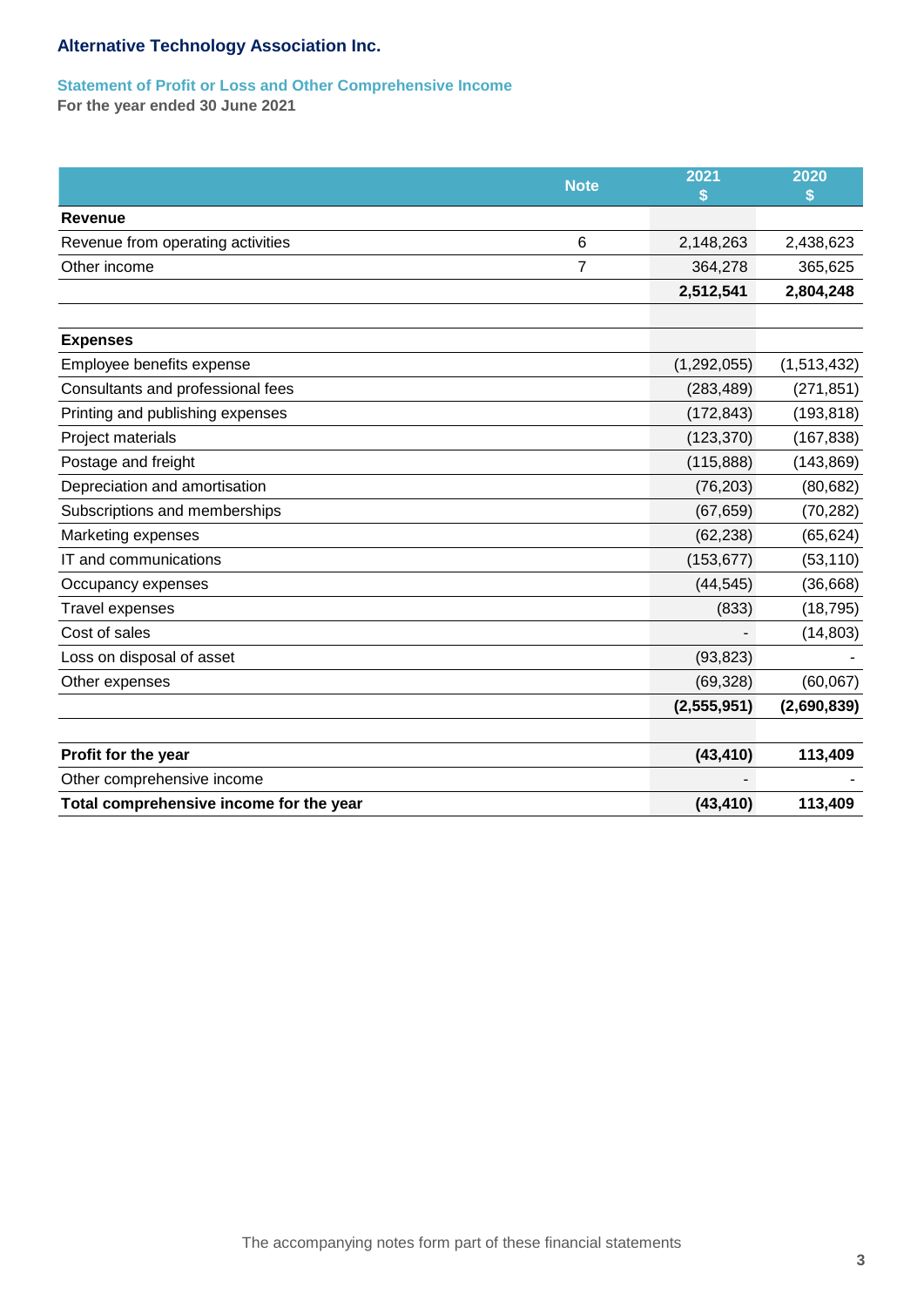# **Statement of Financial Position**

**For the year ended 30 June 2021**

|                                      | <b>Note</b> | 2021<br>\$ | 2020      |
|--------------------------------------|-------------|------------|-----------|
| <b>Assets</b>                        |             |            |           |
| <b>Current assets</b>                |             |            |           |
| Cash and cash equivalents            | 8           | 580,817    | 572,722   |
| Trade and other receivables          | 9           | 346,615    | 367,959   |
| Other assets                         | 10          | 28,795     | 107,902   |
| <b>Total current assets</b>          |             | 956,227    | 1,048,583 |
| <b>Non-current assets</b>            |             |            |           |
| Property, plant and equipment        | 11          | 31,130     | 27,257    |
| Intangible assets                    | 12          | 96,500     | 188,173   |
| <b>Total non-current assets</b>      |             | 127,630    | 215,430   |
| <b>Total assets</b>                  |             | 1,083,857  | 1,264,013 |
|                                      |             |            |           |
| <b>Liabilities</b>                   |             |            |           |
| <b>Current liabilities</b>           |             |            |           |
| Trade and other payables             | 13          | 209,535    | 312,856   |
| Employee benefits                    | 14          | 53,649     | 250,025   |
| <b>Other liabilities</b>             | 15          | 621,921    | 459,418   |
| <b>Total current liabilities</b>     |             | 885,105    | 1,022,299 |
| <b>Non-current liabilities</b>       |             |            |           |
| Employee benefits                    | 14          | 10,157     | 9,709     |
| <b>Total non-current liabilities</b> |             | 10,157     | 9,709     |
| <b>Total liabilities</b>             |             | 895,262    | 1,032,008 |
|                                      |             |            |           |
| <b>Net assets</b>                    |             | 188,595    | 232,005   |
|                                      |             |            |           |
| <b>Equity</b>                        |             |            |           |
| Retained earnings                    | <b>SCE</b>  | 188,585    | 231,995   |
| Settled sum                          | <b>SCE</b>  | 10         | 10        |
| <b>Total equity</b>                  |             | 188,595    | 232,005   |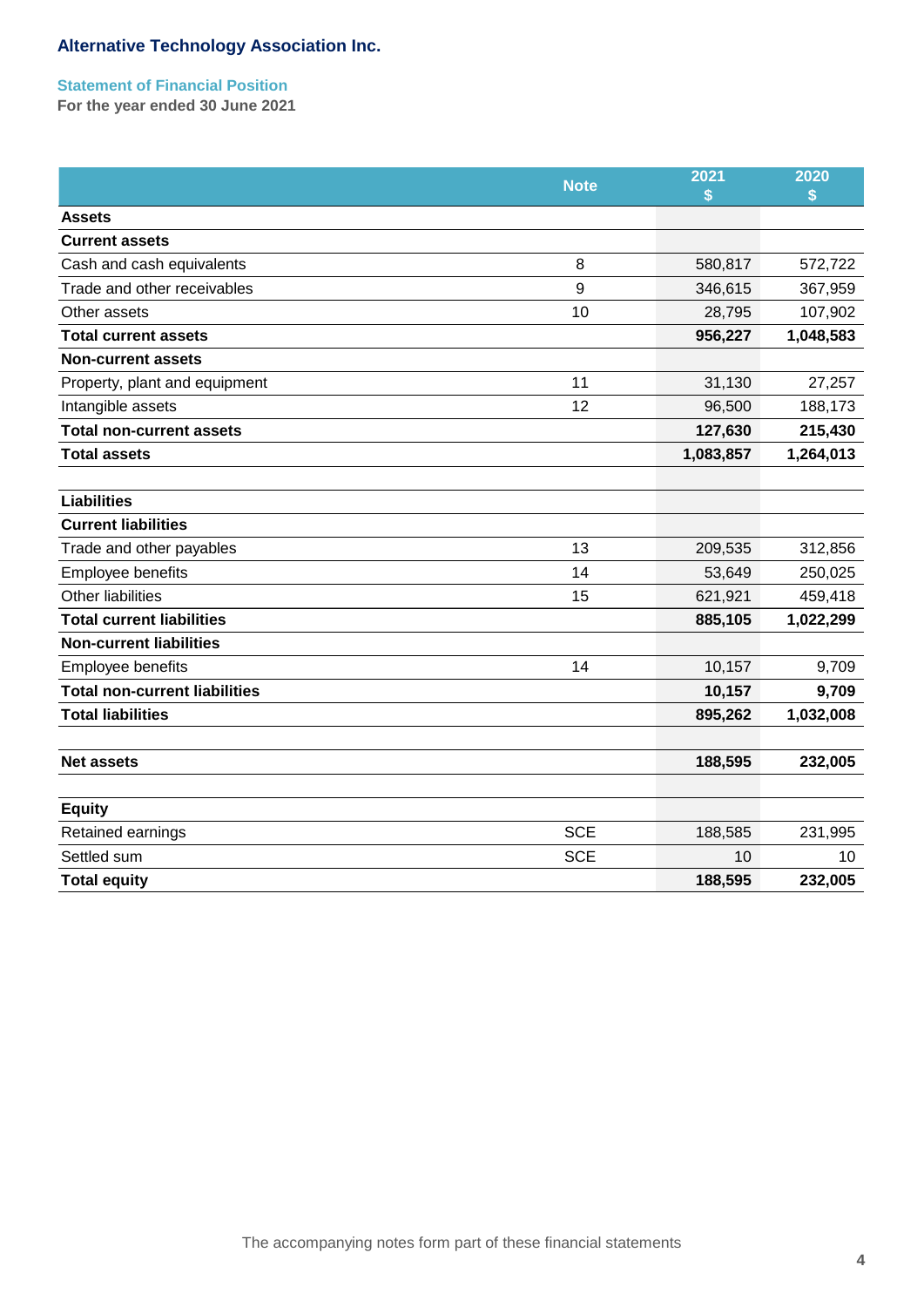**Statement of Changes in Equity For the year ended 30 June 2021**

|                         | <b>Retained</b><br><b>Earnings</b> | <b>Settled</b><br><b>Sum</b><br>PD. | <b>Total</b><br><b>Equity</b> |
|-------------------------|------------------------------------|-------------------------------------|-------------------------------|
| Balance at 1 July 2019  | 118,586                            | 10                                  | 118,596                       |
| Result for the year     | 113,409                            | ۰                                   | 113,409                       |
| Balance at 30 June 2020 | 231,995                            | 10                                  | 232,005                       |
| Balance at 1 July 2020  | 231,995                            | 10                                  | 232,005                       |
| Result for the year     | (43, 410)                          | ٠.                                  | (43, 410)                     |
| Balance at 30 June 2021 | 188,585                            | 10                                  | 188,595                       |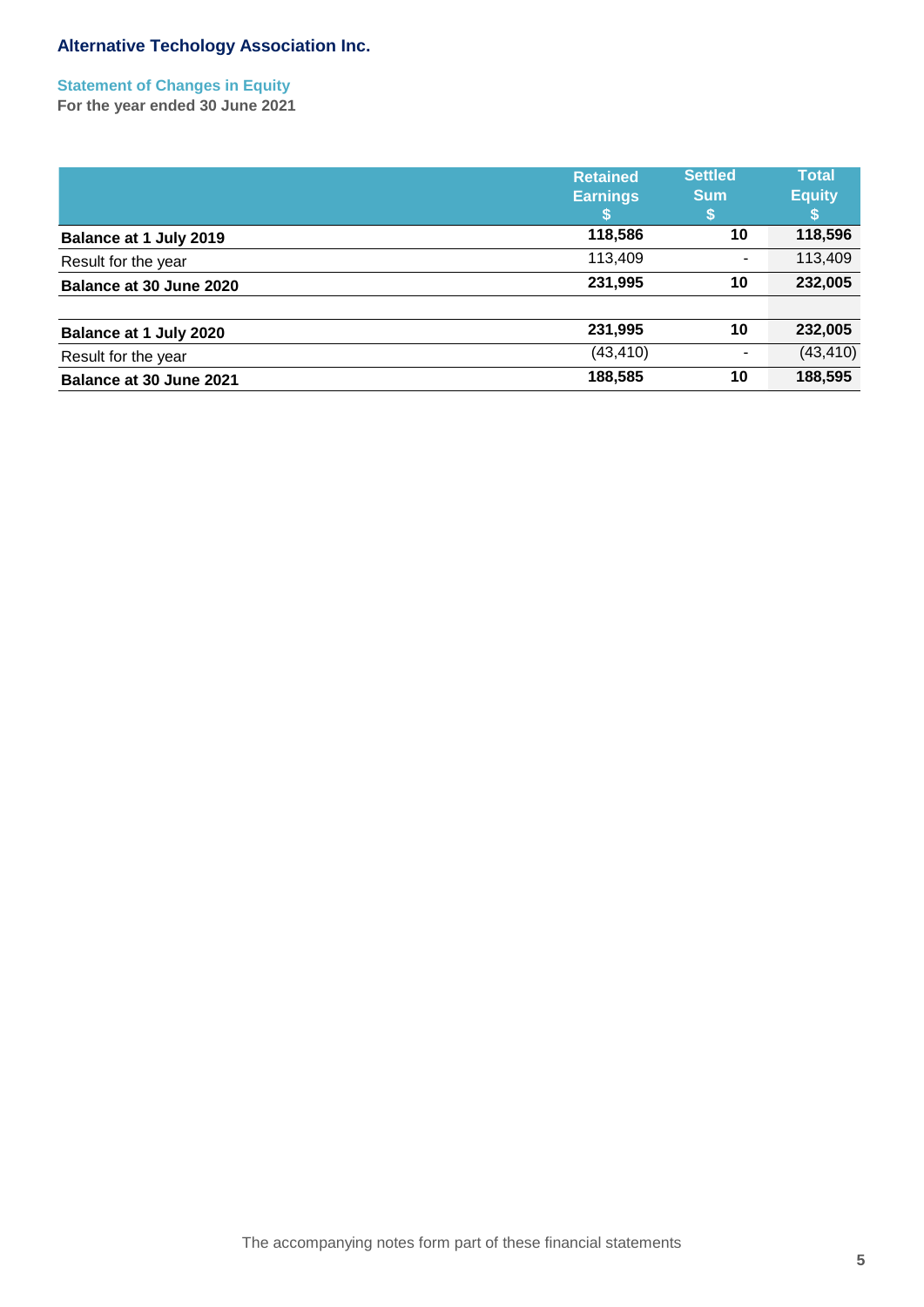### **Statement of Cash Flows**

**For the year ended 30 June 2021**

| <b>Note</b>                                              | 2021<br>S   | 2020<br>S   |
|----------------------------------------------------------|-------------|-------------|
| Cash flows from operating activities                     |             |             |
| Receipts from customers                                  | 2,642,021   | 2,612,680   |
| Payments to suppliers and employees                      | (2,552,571) | (2,661,978) |
| Interest received                                        | 871         | 6,082       |
| Net cash flows from/(used in) operating activities       | 90,321      | (43, 216)   |
|                                                          |             |             |
| Cash flows from investing activities                     |             |             |
| Purchase of property, plant and equipment                | (20, 888)   | (1,278)     |
| Purchase of intangible assets                            | (61, 338)   | (36,000)    |
| Net cash flows used in investing activities              | (82, 226)   | (37, 278)   |
| Net increase/(decrease) in cash held                     | 8,095       | (80, 494)   |
| Cash and cash equivalents at beginning of financial year | 572,722     | 653,216     |
| 8<br>Cash and cash equivalents at end of financial year  | 580,817     | 572,722     |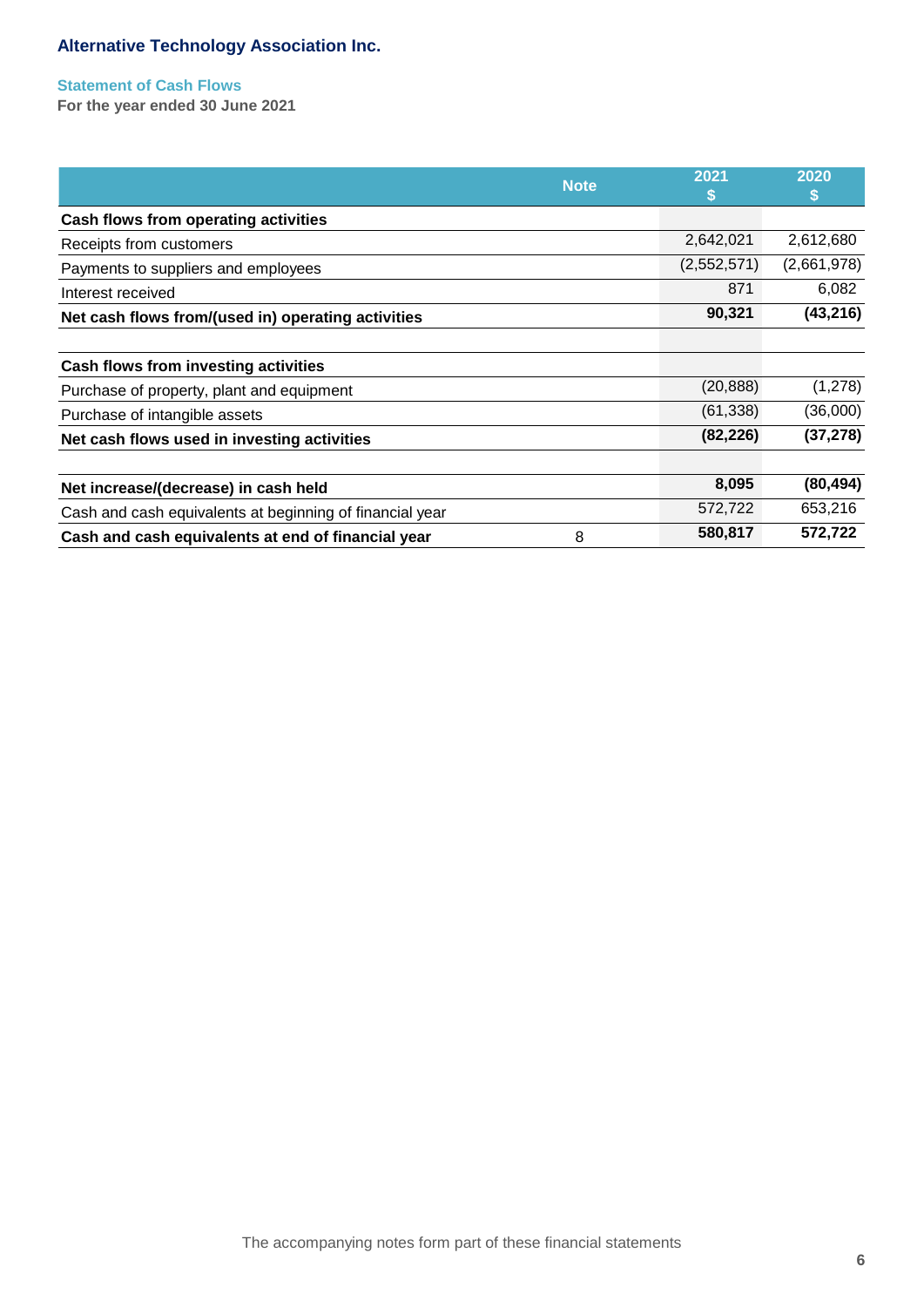#### **Notes to the Financial Statements**

**For the year ended 30 June 2021**

#### **Note 1. Financial Reporting Framework**

The financial statements are special purpose financial statements prepared in order to satisfy the financial reporting requirements of the *Australian Charities and Not-for-profits Commission Act 2012* ('the Act'). The Board has determined that the Association is not a reporting entity as the users of the financial statements are able to obtain additional information to meet their needs. The association is a not-for-profit entity for financials reporting purposes under the Australian Accounting Standards.

## **Note 2. Statement of Compliance**

The financial report has been prepared in accordance with the Act, the basis of accounting specified by all Australian Accounting Standards and Interpretations, and the disclosure requirements of Accounting Standards AASB 101: *Presentation of Financial Statements* , AASB 108: *Accounting Policies, Changes in Accounting Estimates and Errors* , AASB 1031: *Materiality* and AASB 1054: *Australian Additional Disclosures* .

The association has concluded that the requirements set out in AASB 10 and AASB 128 are not applicable as the initial assessment on its interests in other entities indicated that it does not have any subsidiaries, associates or joint ventures. Hence, the financial statements comply with all the recognition and measurement requirements in Australian Accounting Standards.

#### **Note 3. Basis of Preparation**

The special purpose financial statements have been prepared on an accrual basis and are based on historical costs. They do not take into account changing money values or, except where stated specifically, current valuations of noncurrent assets.

#### **Note 4. Summary of Significant Accounting Policies**

The following significant accounting policies, which are consistent with the previous period unless stated otherwise, have been adopted in the preparation of these financial statements.

#### **(a) Income Tax**

The Association is exempt from income tax under Division 50 of the *Income Tax Assessment Act 1997.*

#### **(b) Revenue**

The core principle of AASB 15 is that revenue is recognised on a basis that reflects the transfer of promised goods or services to customers at an amount that reflects the consideration the Association expects to receive in exchange for those goods or services.

Generally the timing of the payment for sale of goods and rendering of services corresponds closely to the timing of satisfaction of the performance obligations, however where there is a difference, it will result in the recognition of a receivable, contract asset or contract liability.

None of the revenue streams of the Association have any significant financing terms as there is less than 12 months between receipt of funds and satisfaction of performance obligations.

#### **Revenue from contracts with customers**

#### Sale of publications and other products

Revenue is recognised when the control of products has transferred to the customer. For such transactions, this is when the products are delivered to the customer. Revenue from these sales is based on the price stipulated in the contract. Revenue is only recognised to the extent that there is a high probability that a significant reversal of revenue will not occur.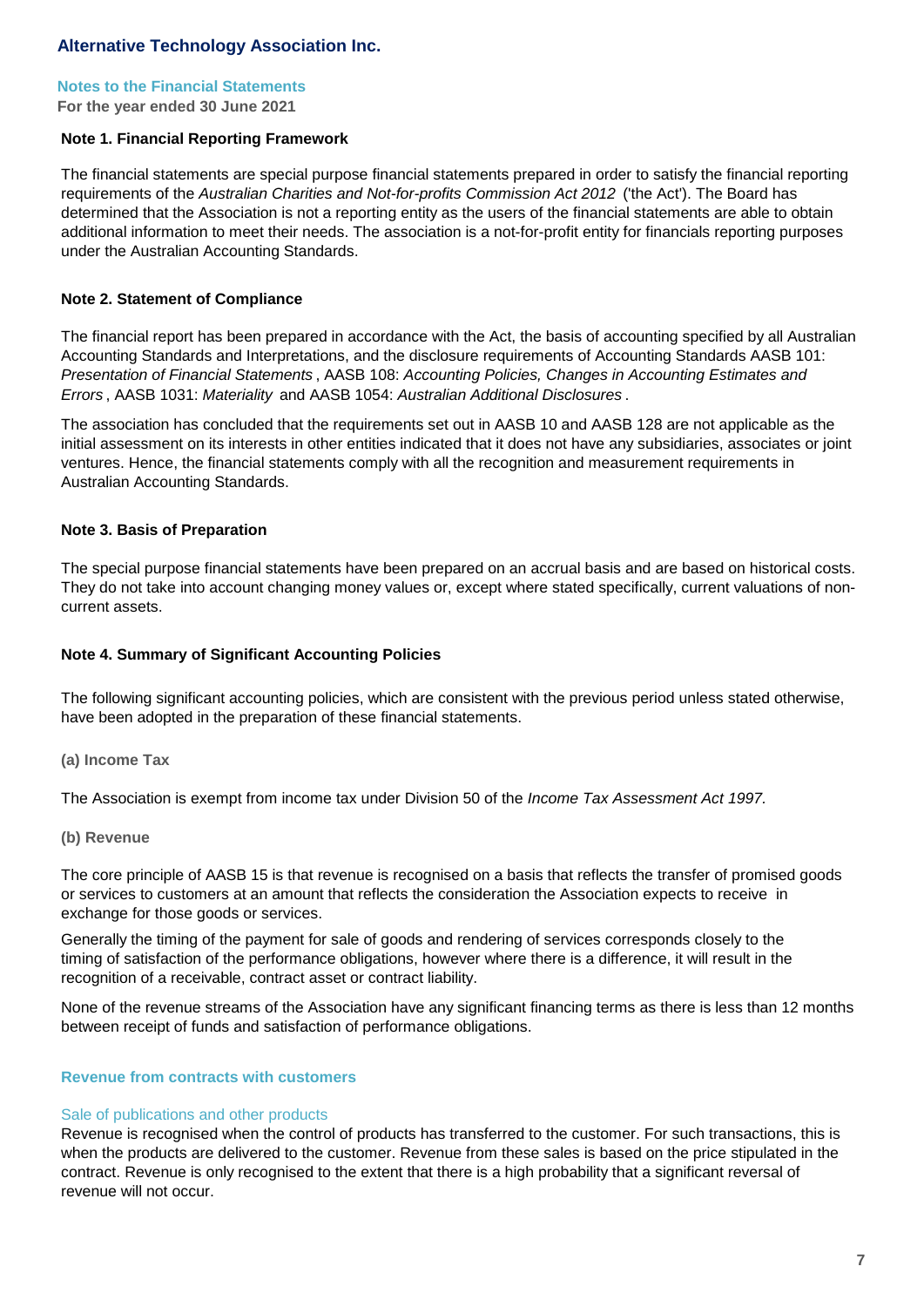#### **Notes to the Financial Statements**

**For the year ended 30 June 2021**

# **Note 4. Summary of Significant Accounting Policies** *(continued)*

#### Memberships and subscriptions

Revenue from memberships and subscriptions is recognised proportionately over the duration of the membership or subscription.

#### Advertising income

Advertising income is recognised when performance obligations under the contract with the customer have been satisfied. This will be either at a point-in-time, or over time, as advertising benefits are provided to the customer.

#### Consulting income

Consulting fees are recognised with respect to renewable energy and energy efficiency modelling and research and other applicable funded projects. Revenue is recognised when performance obligations under the contract have been satisfied, which will be at a point-in-time, or over time, based on the nature of performance obligations contained in the contract.

#### Contract assets and liabilities

Consideration paid by the customer in advance of the satisfaction of performance obligations is recognised as a contract liability.

Costs incurred in fulfilling a contract in progress (where performance obligations are not yet satisfied) are recognised as a contract cost asset where the costs relate directly to the satisfactions of contract performance obligations and are expected to be recovered.

#### **Grants & Donations**

When the Association receives grants, donations and bequests it assesses whether a contract exists and whether that contract is enforceable and has sufficiently specific performance obligations in accordance with AASB 15.

When these conditions are satisfied, the Association:

- identifies each performance obligation relating to the grant or donation
- recognises a contract liability for its obligation the contract
- recognises revenue as it satisfies its performance obligations

When the contract is not enforceable or does not have sufficient specific performance obligations, the grant or donation is recognised immediately in profit or loss.

Government grants under the Australian Government JobKeeper wage subsidy program have been recognised as revenue when the Association became entitled to receive the grants, which was assessed to be the time at which the salary and wages payments for the eligible JobKeeper fortnight were made to eligible employees.

Government grants under the Australian Government cash flow boost initiative have been recognised as revenue when the Association became entitled to receive the grants, which was assessed to be the time at which the applicable Activity Statements were lodged with the Australian Taxation Office.

#### **Interest Income**

Interest income is recognised using the effective interest method.

#### **(c) Goods & Services Tax**

Revenue, expenses and assets are recognised net of the amount of goods and services tax (GST), except where the amount of GST incurred is not recoverable from the Australian Taxation Office (ATO).

Receivables and payable are stated inclusive of GST.

Cash flows in the statement of cash flows are included on a gross basis and the GST component of cash flows arising from investing and financing activities which is recoverable from, or payable to, the taxation authority is classified as operating cash flows.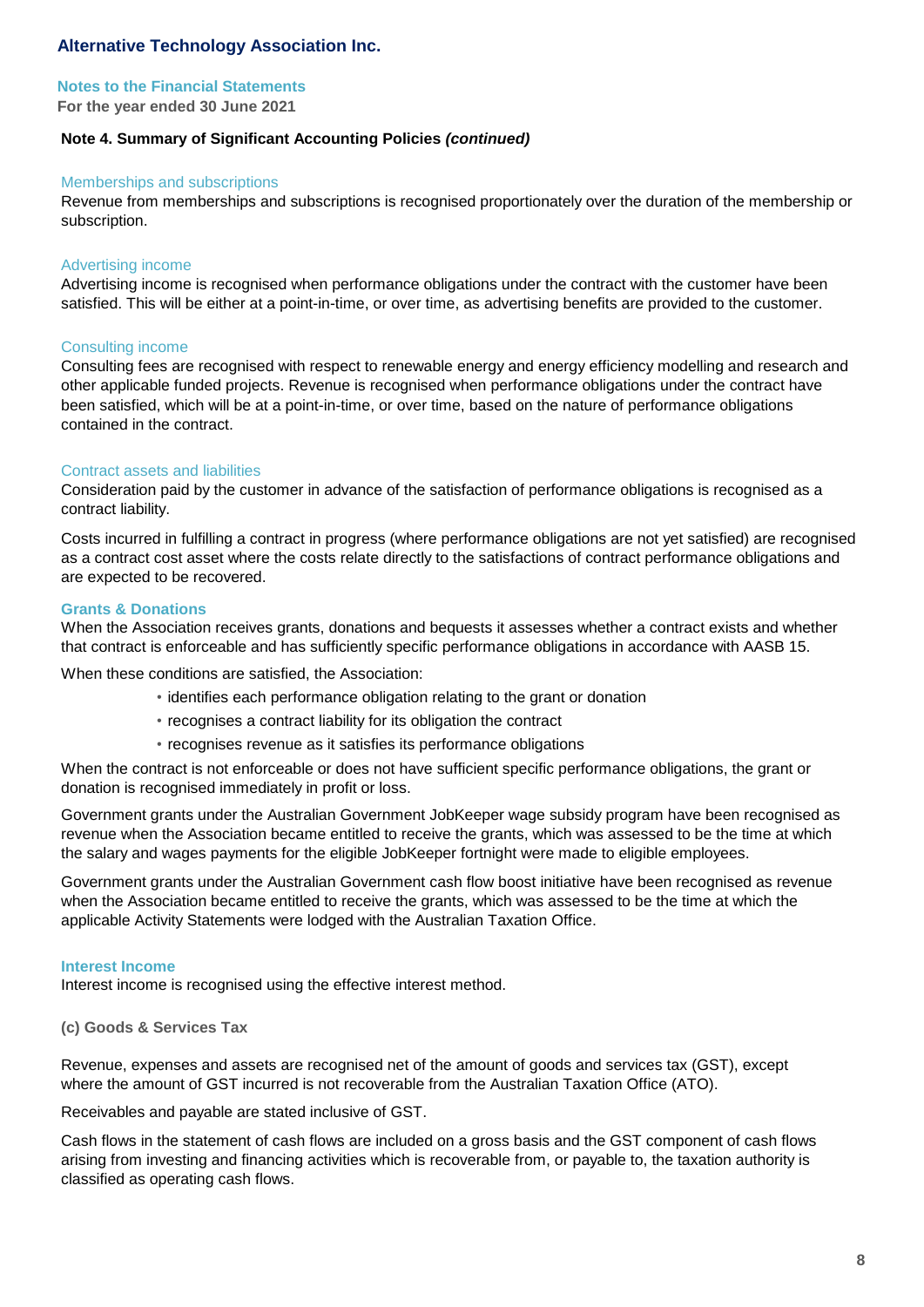# **Notes to the Financial Statements**

**For the year ended 30 June 2021**

## **Note 4. Summary of Significant Accounting Policies** *(continued)*

**(d) Volunteer Services**

No amounts are included in the financial statements for services donated by volunteers.

#### **(e) Property, Plant & Equipment**

Each class of property, plant and equipment is carried at cost less, where applicable, any accumulated depreciation and impairment.

#### **Depreciation**

Depreciation is calculated to write-off the cost of items of property, plant and equipment less their estimated residual values over their estimated useful lives, and is recognised in profit or loss.

The estimated useful lives of property, plant and equipment for the current and comparative periods are as follows:

| <b>Asset Class</b>     | <b>Method</b>        | <b>Depreciation Rate</b> |
|------------------------|----------------------|--------------------------|
| Leasehold improvements | <b>Straight line</b> | $1 - 10%$                |
| Plant & equipment      | <b>Straight line</b> | $3 - 25%$                |
| Office equipment       | <b>Straight line</b> | 20 - 33%                 |
| Furniture & fittings   | Straight line        | 4 - 10%                  |

Depreciation methods, useful life, and residual values are reviewed at each reporting date and adjusted if appropriate.

#### **(f) Intangibles**

#### **Software**

Software has a finite life and is carried at cost less any accumulated amortisation and impairment losses. It has an estimated life of between three and four years.

#### Amortisation

Amortisation is recognised in income and expenditure on a straight-line basis over the estimated useful lives of intangible assets, from the date that they are available for use.

Amortisation methods, useful lives and residual values are reviewed at each reporting date and adjusted if appropriate.

#### **(g) Impairment**

At the end of each reporting period the Association determines whether ther is an evidence of an impaiment indicator for non-financial assets.

Where an indicator exists (and regardless for indefinite life intangible assets and intangible assets not yet available for use), the recoverable amount of the asset is estimated. Where assets do not operate independently of other assets, the recoverable amount of the relevant cash-generating unit (CGU) is estimated.

The recoverable amount of an asset or CGU is the higher of the fair value less costs of disposal and the value in use. Value in use is the present value of the future cash flows expected to be derived from an asset or cashgenerating unit. Where the recoverable amount is less than the carrying amount, an impairment loss is recognised in profit or loss.

Reversal indicators are considered in subsequent periods for all assets which have suffered an impairment loss.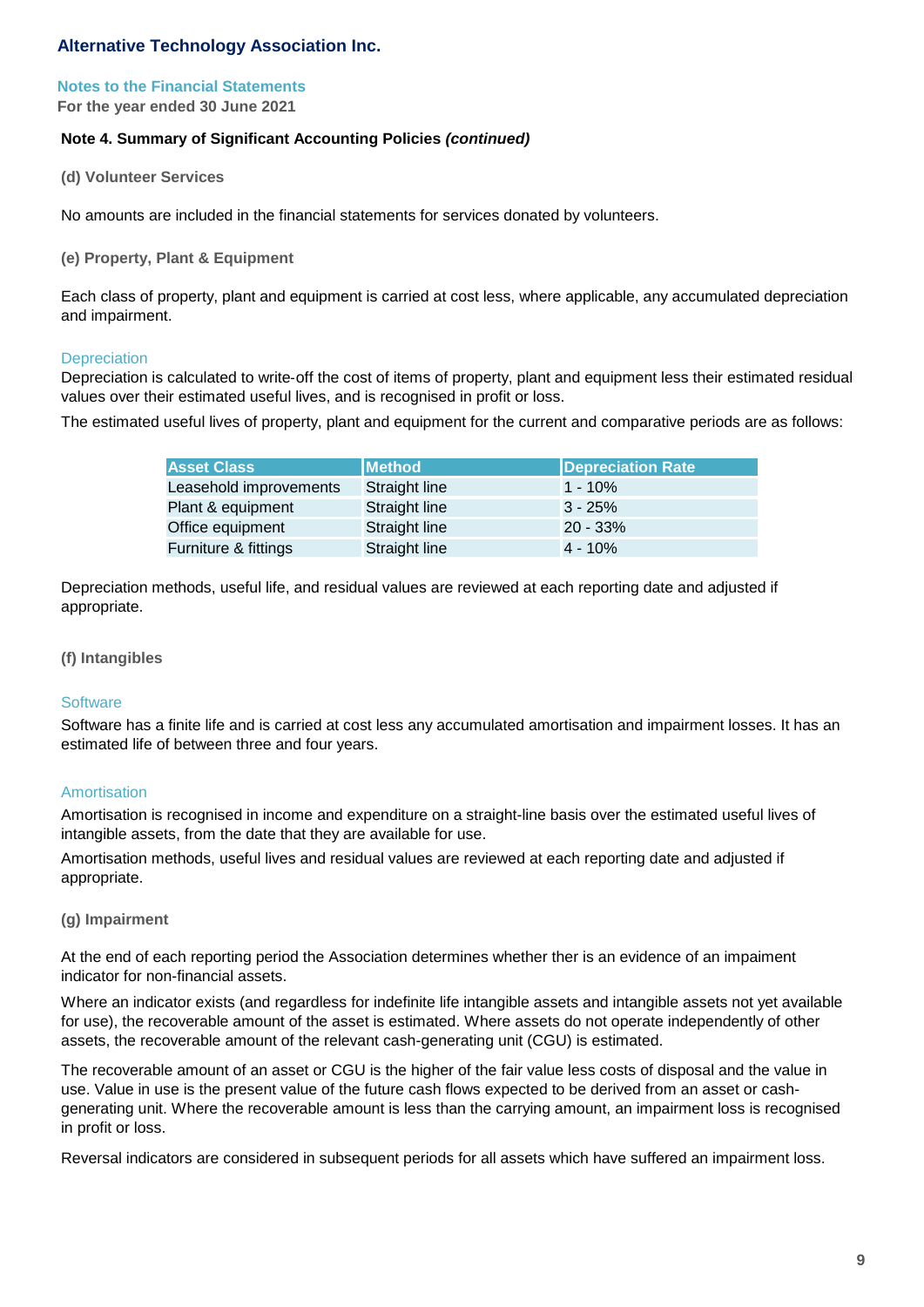# **Notes to the Financial Statements**

**For the year ended 30 June 2021**

## **Note 4. Summary of Significant Accounting Policies** *(continued)*

**(h) Leases**

At inception of a contract, the Association assesses if the contract contains or is a lease. If there is a lease present, a right-of-use asset and a corresponding lease liability is recognised by the Association where the Association is a lessee. However, all contracts that are classified as short-term leases (lease with remaining lease term of 12 months or less) and leases of low value assets are recognised as an operating expense on a straight-line basis over the term of the lease.

Initially the lease liability is measured at the present value of the lease payments still to be paid at commencement date. The lease payments are discounted at the interest rate implicit in the lease. If this rate cannot be readily determined, the Association uses the incremental borrowing rate.

Lease payments included in the measurement of the lease liability are as follows:

- fixed lease payments less any lease incentives
- variable lease payments that depend on an index or rate, initially measured using the index or rate at the commencement date
- the amount expected to be payable by the lessee under residual value guarantees
- the exercise price of purchase options, if the lessee is reasonably certain to exercise the options
- lease payments under extension options if lessee is reasonably certain to exercise the options
- payments of penalties for terminating the lease, if the lease term reflects the exercise of an option to terminate the lease

The right-of-use assets comprise the initial measurement of the corresponding lease liability as mentioned above, any lease payments made at or before the commencement date as well as any initial direct costs. The subsequent measurement of the right-of-use assets is at cost less accumulated depreciation and impairment losses.

Right-of-use assets are depreciated over the lease term or useful life of the underlying asset whichever is the shortest. Where a lease transfers ownership of the underlying asset or the cost of the right-of-use asset reflects that the Association anticipates to exercise a purchase option, the specific asset is depreciated over the useful life of the underlying asset.

#### Concessionary Leases

For leases that have significantly below-market terms and conditions principally to enable the Association to further its objectives (commonly known as peppercorn/concessionary leases), the Association has adopted the temporary relief under AASB 2018-8 and measures the right of use assets at cost on initial recognition.

#### **(i) Financial Instruments**

Financial instruments are recognised initially on the date that the Association becomes party to the contractual provisions of the instrument.

On initial recognition, all financial instruments are measured at fair value plus transaction costs (except for instruments measured at fair value through profit or loss where transaction costs are expensed as incurred).

#### Financial Assets

All recognised financial assets are subsequently measured in their entirety at either amortised cost or fair value, depending on the classification of the financial assets. The Association has determined that its financial assets are all classified at amortised cost.

Financial assets are not reclassified subsequent to their initial recognition unless the Association changes its business model for managing financial assets.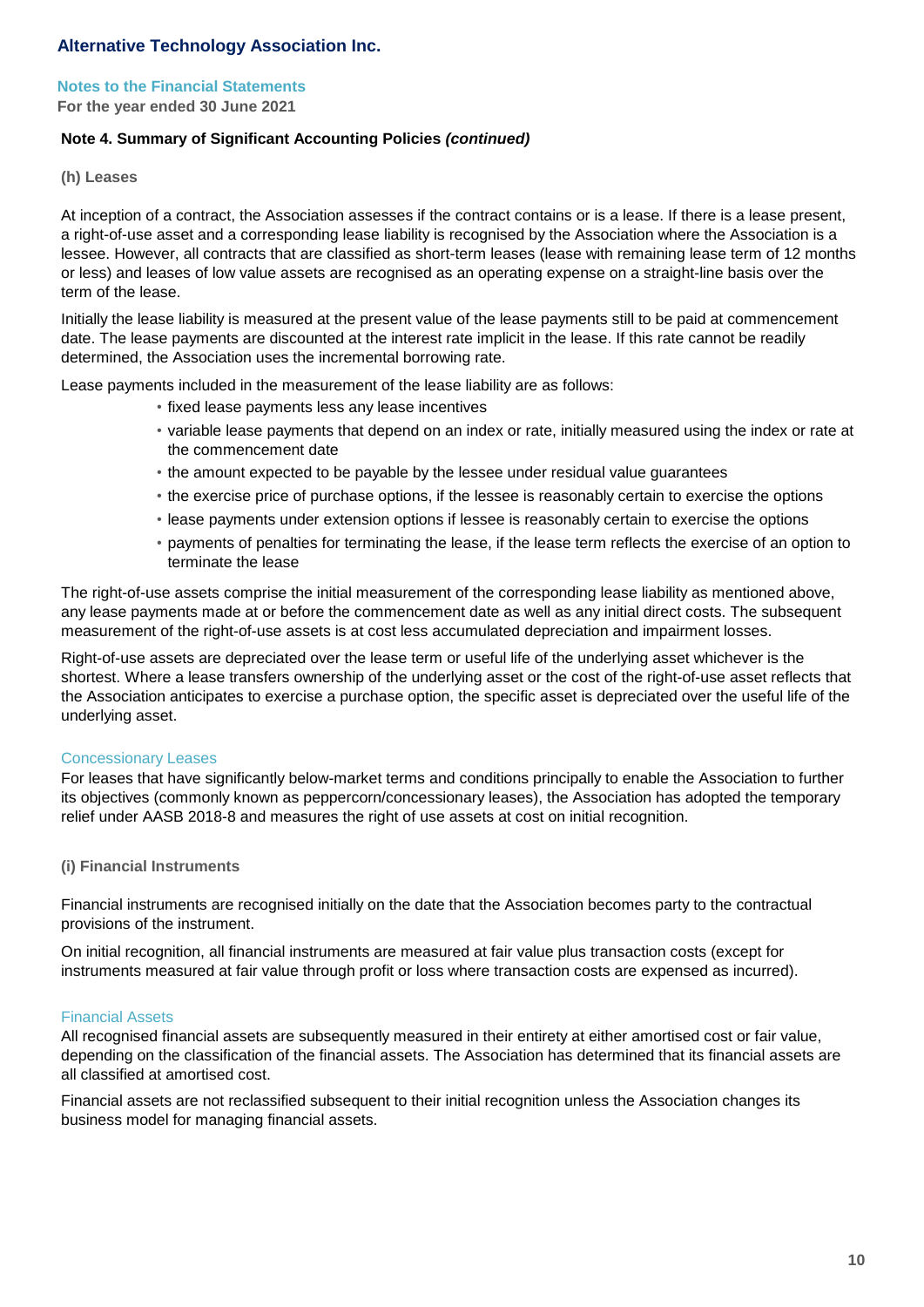#### **Notes to the Financial Statements**

**For the year ended 30 June 2021**

#### **Note 4. Summary of Significant Accounting Policies** *(continued)*

#### *Amortised Cost*

Assets measured at amortised cost are financial assets where:

- the business model is to hold assets to collect contractual cash flows
- the contractual terms give rise on specified dates to cash flows are solely payments of principal and interest on the principal amount outstanding

The Association's financial assets measured at amortised cost comprise trade and other receivables and cash and cash equivalents in the statement of financial position.

Subsequent to initial recognition, these assets are carried at amortised cost using the effective interest rate method less provision for impairment.

Interest income, and impairment are recognised in profit or loss. Gain or loss on derecognition is recognised in profit or loss.

#### *Impairment of Financial Assets*

Impairment of financial assets is recognised on an expected credit loss (ECL) basis.

#### *Trade Receivables*

Impairment of trade receivables have been determined using the simplified approach in AASB 9 which uses an estimation of lifetime expected credit losses. The Association has determined the probability of non-payment of the receivable and multiplied this by the amount of the expected loss arising from default.

The amount of the impairment is recorded in a separate allowance account with the loss being recognised in finance expense. Once the receivable is determined to be uncollectable then the gross carrying amount is written off against the associated allowance.

Where the Association renegotiates the terms of trade receivables due from certain customers, the new expected cash flows are discounted at the original effective interest rate and any resulting difference to the carrying value is recognised in profit or loss.

#### *Other Financial Assets Measured at Amortised Cost*

Impairment of other financial assets measured at amortised cost are determined using the expected credit loss model in AASB 9. On initial recognition of the asset, an estimate of the expected credit losses for the next 12 months is recognised. Where the asset has experienced significant increase in credit risk then the lifetime losses are estimated and recognised.

#### Financial Liabilities

The Association measures all financial liabilities initially at fair value less transaction costs, subsequently financial liabilities are measured at amortised cost using the effective interest rate method.

The financial liabilities of the Association comprise trade payables, bank and other loans and finance lease liabilities.

#### **(j) Cash & Cash Equivalents**

Cash and cash equivalents comprises cash on hand, demand deposits and short-term investments which are readily convertible to known amounts of cash and which are subject to an insignificant risk of change in value.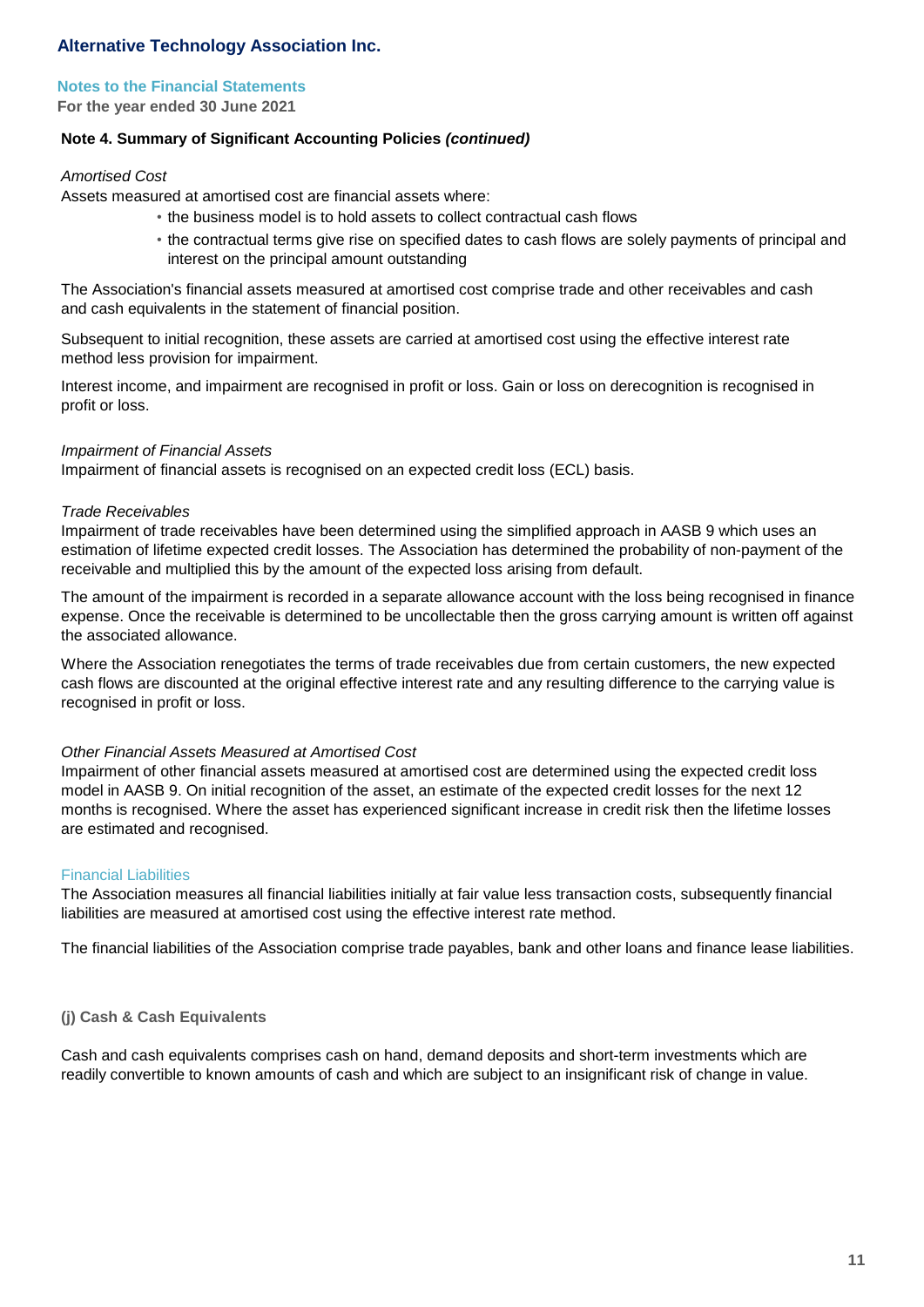# **Notes to the Financial Statements**

**For the year ended 30 June 2021**

## **Note 4. Summary of Significant Accounting Policies** *(continued)*

#### **(k) Employee Benefits**

Provision is made for the Association's liability for employee benefits arising from services rendered by employees to the end of the reporting period. Employee benefits that are expected to be wholly settled within one year have been measured at the amounts expected to be paid when the liability is settled.

Employee benefits expected to be settled more than one year after the end of the reporting period have been measured at the present value of the estimated future cash outflows to be made for those benefits. In determining the liability, consideration is given to employee wage increases and the probability that the employee may satisfy vesting requirements. Cashflows are discounted using market yields on high quality corporate bond rates, with terms to maturity that match the expected timing of cashflows. Changes in the measurement of the liability are recognised in income and expenditure.

#### **(l) Adoption of New & Revised Accounting Standards**

The Association has adopted all standards which became effective for the first time at 30 June 2021, the adoption of these standards has not caused any material adjustments to the reported financial position, performance or cash flow of the Association.

#### **Note 5. Critical Accounting Estimates & Judgements**

The Association makes estimates and judgements during the preparation of these financial statements regarding assumptions about current and future events affecting transactions and balances.

These estimates and judgements are based on the best information available at the time of preparing the financial statements, however as additional information is known then the actual results may differ from the estimates.

The significant estimates and judgements made have been described below.

#### Grant Income (Key Judgement)

For many of the grant agreements received, the determination of whether the contract includes sufficiently specific performance obligations was a significant judgement involving discussions with a number of parties at the company, review of the proposal documents prepared during the grant application phase and consideration of the terms and conditions.

Grants received by the company have been accounted for under both AASB 15 and AASB 1058 depending on the terms and conditions and decisions made.

If this determination was changed then the revenue recognition pattern would be different from that recognised in these financial statements.

#### Receivables (Key Estimate)

The receivables at reporting date have been reviewed to determine whether there is any objective evidence that any of the receivables are impaired. An impairment provision is included for any receivable where the entire balance is not considered collectible. The impairment provision is based on the best information at the reporting date.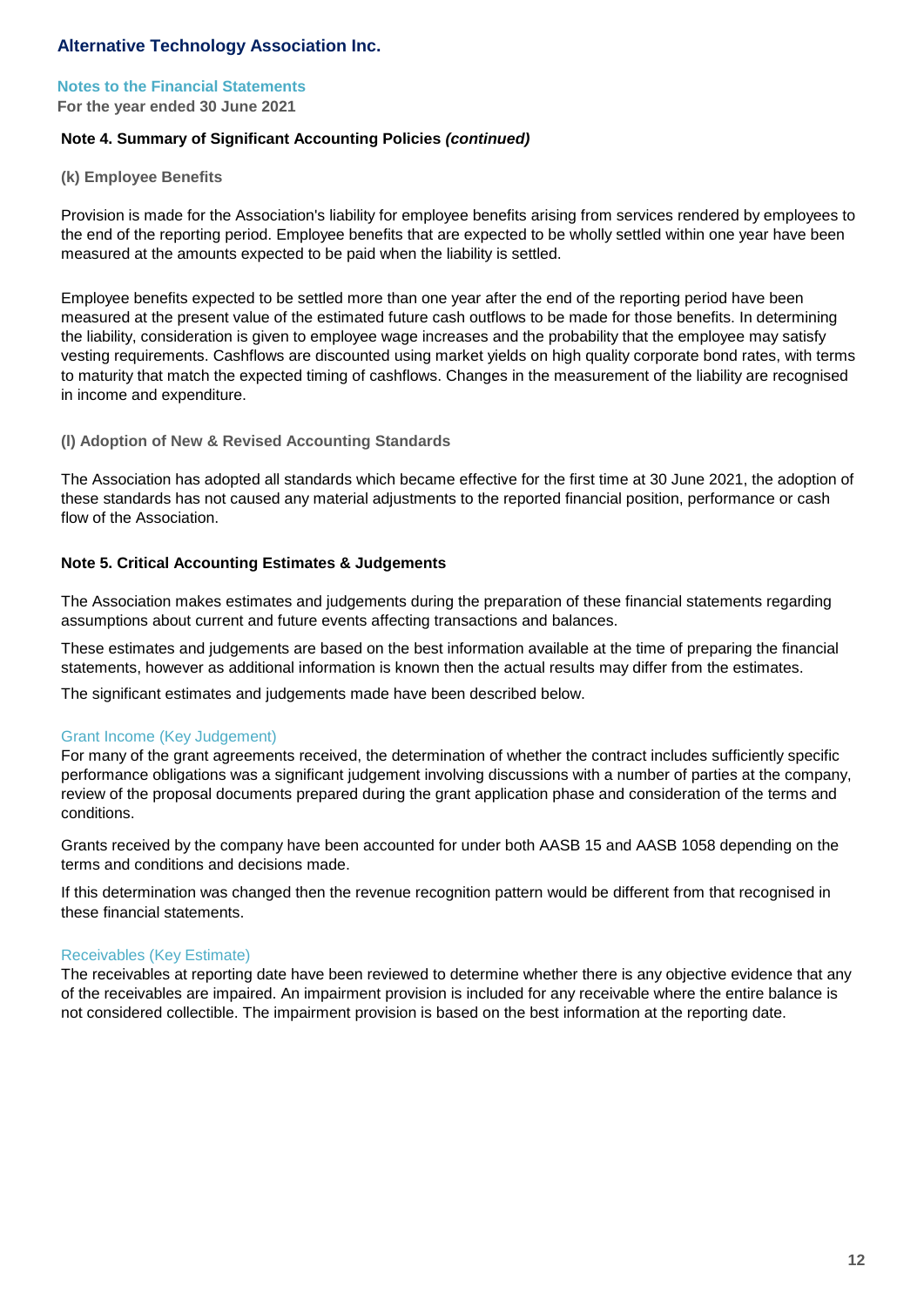### **Notes to the Financial Statements**

**For the year ended 30 June 2021**

## **Note 6. Revenue From Operating Activities**

|                                              | 2021      | 2020      |
|----------------------------------------------|-----------|-----------|
|                                              | h.        | Ð         |
| <b>Revenue From Contracts With Customers</b> |           |           |
| - Membership and subscription income         | 721,600   | 803,876   |
| - Consulting income                          | 446,266   | 474,102   |
| - Advertising income                         | 259,967   | 337,686   |
| - Sale of publications                       | 158,306   | 146,771   |
| - Sale of product                            | 10,627    | 48,511    |
| - Philanthropic grants and donations         | 315,847   | 148,943   |
|                                              | 1,912,613 | 1,959,889 |
| <b>Revenue From Other Sources</b>            |           |           |
| - Philanthropic grants and donations         | 234,431   | 456,027   |
| - Other operating income                     | 1,219     | 22,707    |
|                                              | 235,650   | 478,734   |

All revenue from contracts customers shown above was recognised at a point in time. There was no revenue from contracts with customers recognised over time during the financial year.

# **Note 7. Other Revenue**

|                                     | 2021    | 2020    |
|-------------------------------------|---------|---------|
|                                     |         |         |
| - Interest income                   | 878     | 6,082   |
| - Cash flow boost stimulus payments | 50,000  | 50,000  |
| - JobKeeper stimulus payments       | 288,400 | 180,900 |
| - Payroll tax refund                |         | 128,643 |
| - Government grants                 | 25,000  |         |
|                                     | 364,278 | 365,625 |

# **Note 8. Cash & Cash Equivalents**

|                          | 2021    | 2020    |
|--------------------------|---------|---------|
|                          |         |         |
| Cash at bank and on hand | 1.376   | 2,069   |
| Short-term bank deposits | 579.441 | 570,653 |
|                          | 580,817 | 572.722 |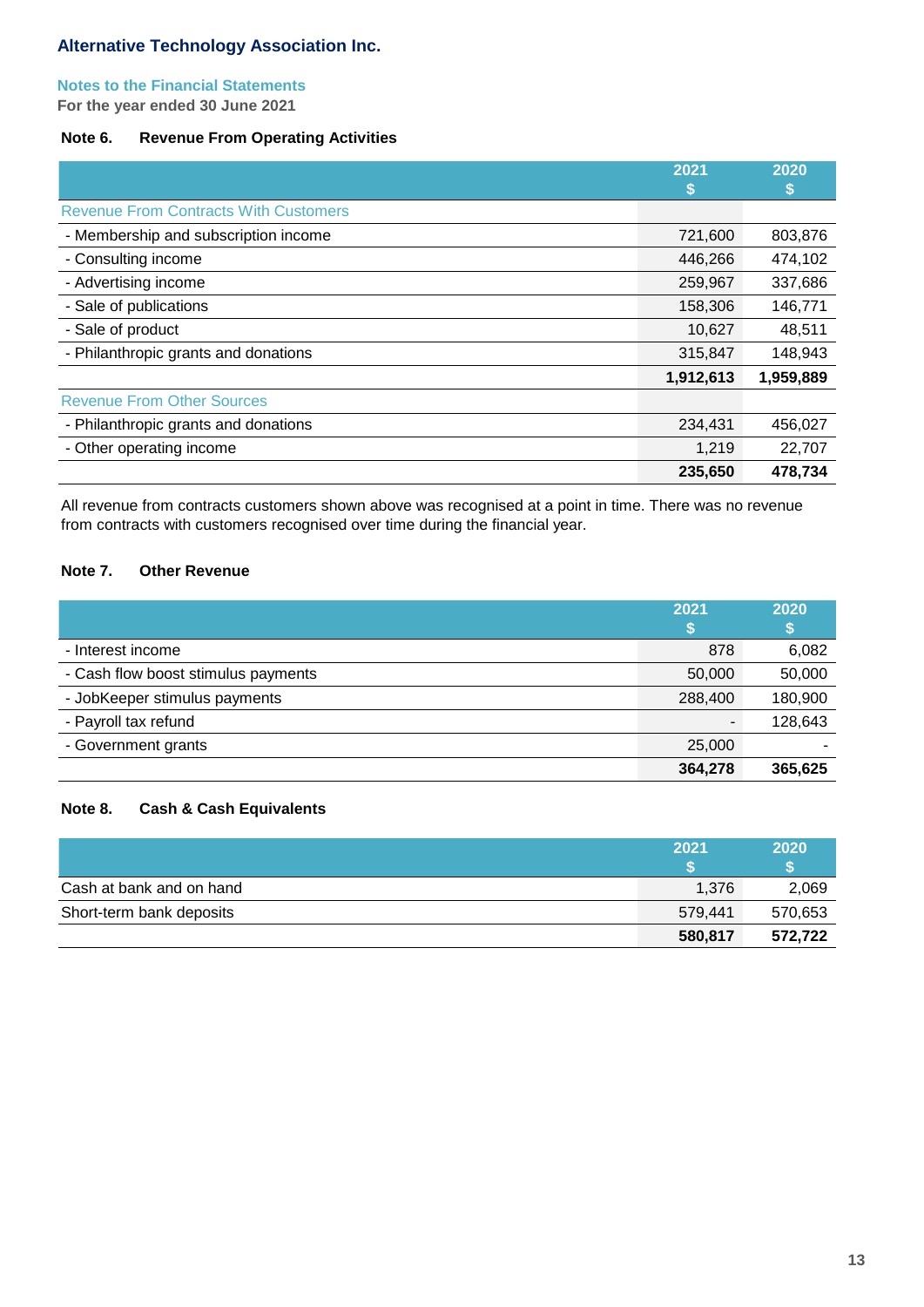# **Notes to the Financial Statements**

**For the year ended 30 June 2021**

# **Note 9. Trade & Other Receivables**

|                              | 2021    | 2020     |
|------------------------------|---------|----------|
| <b>Current</b>               |         |          |
| Trade receivables            | 300,900 | 162,455  |
| Provision for doubtful debts | (1,300) | (8, 347) |
|                              | 299,600 | 154,108  |
|                              |         |          |
| Accrued Income               | 47,015  | 213,851  |
|                              | 346,615 | 367,959  |

Trade and other receivables are initially measured at the transaction price. Trade and other receivables are due for settlement usually no more than 30 days from the date of recognition.

#### **Note 10. Other Assets**

|                            | 2021<br>Ð | 2020<br>Đ |
|----------------------------|-----------|-----------|
| Inventories                | 7,544     | 8,024     |
| Provision for obsolescence | (5,698)   | (2,300)   |
|                            | 1,846     | 5,724     |
|                            |           |           |
| Prepayments                | 26,949    | 102,178   |
|                            | 28,795    | 107,902   |

Other assets represent items that will provide the entity with future economic benefits controlled by the entity as a result of past transactions or other past events.

# **Note 11. Property, Plant & Equipment**

**(a) Carrying Amounts**

|                        |                               | 2021                                      |                                     | 2020                          |                                           |                                     |
|------------------------|-------------------------------|-------------------------------------------|-------------------------------------|-------------------------------|-------------------------------------------|-------------------------------------|
|                        | At Cost /<br><b>Valuation</b> | <b>Accumulated</b><br><b>Depreciation</b> | <b>Written</b><br><b>Down Value</b> | At Cost /<br><b>Valuation</b> | <b>Accumulated</b><br><b>Depreciation</b> | <b>Written</b><br><b>Down Value</b> |
| Leasehold improvements | 19,687                        | 10,559                                    | 9.128                               | 19,687                        | 10,137                                    | 9,550                               |
| Plant & equipment      | 15,068                        | 12,453                                    | 2,615                               | 35,079                        | 27,397                                    | 7,682                               |
| Furniture & fittings   | 8,294                         | 7,232                                     | 1,062                               | 18,227                        | 13,570                                    | 4,657                               |
| Office equipment       | 23,571                        | 5,246                                     | 18,325                              | 56,711                        | 51,343                                    | 5,368                               |
|                        | 66,620                        | 35,490                                    | 31,130                              | 129,704                       | 102,447                                   | 27,257                              |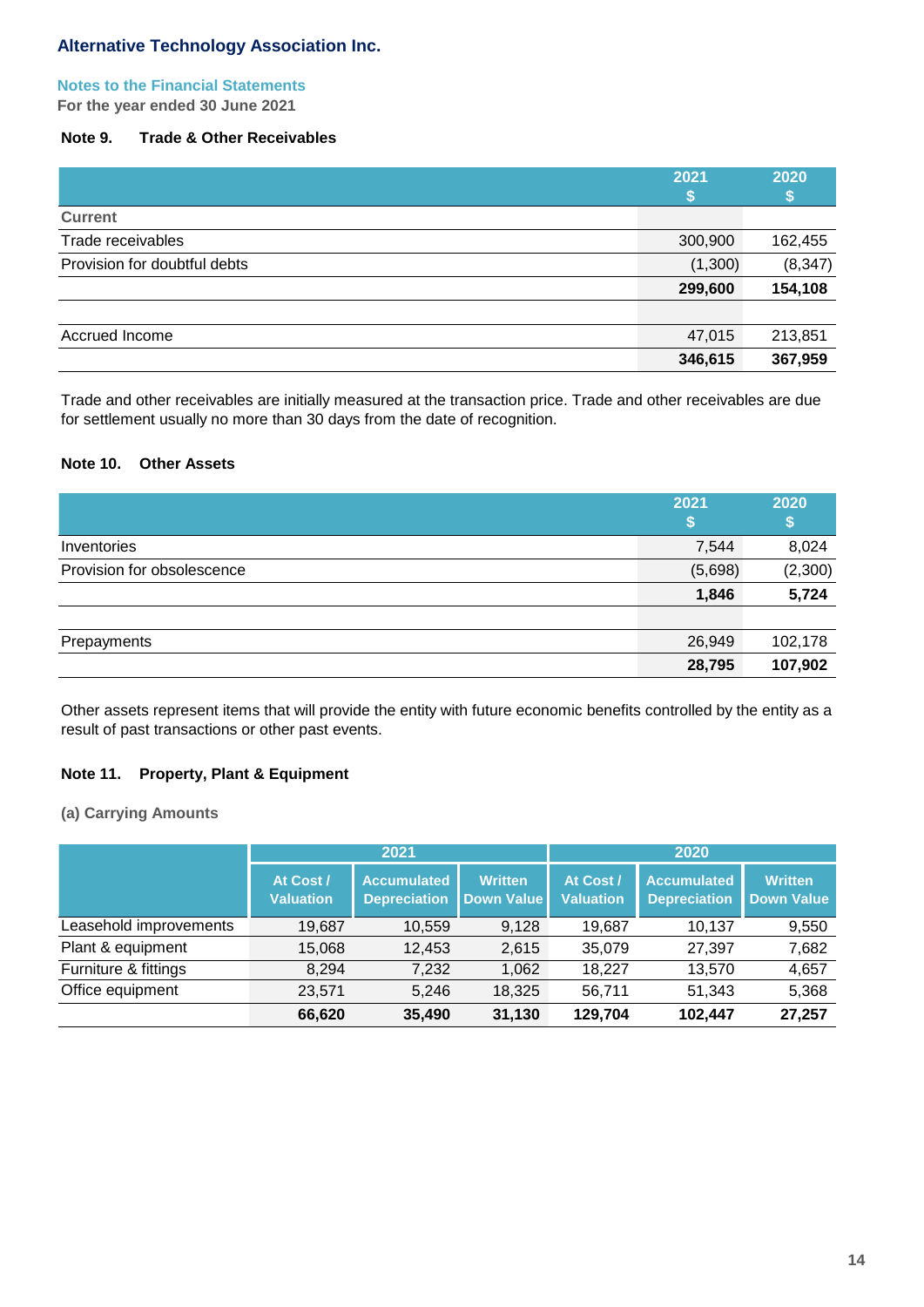# **Notes to the Financial Statements**

**For the year ended 30 June 2021**

# **Note 11. Property, Plant & Equipment** *(continued)*

**(b) Movements in Carrying Amounts**

| 2021                          | <b>Leasehold</b><br>Imp.<br>S | <b>Plant &amp;</b><br><b>Equipment</b> | <b>Furniture &amp;</b><br><b>Fittings</b><br>'S | <b>Office</b><br>equipment<br>æ |
|-------------------------------|-------------------------------|----------------------------------------|-------------------------------------------------|---------------------------------|
| Opening carrying value        | 9,550                         | 7,682                                  | 4,657                                           | 5,368                           |
| Additions                     | $\overline{\phantom{0}}$      |                                        |                                                 | 20,888                          |
| <b>Disposals</b>              |                               | (3,976)                                | (2,948)                                         | (1, 977)                        |
| Depreciation expense          | (422)                         | (1,091)                                | (647)                                           | (5,954)                         |
| <b>Closing carrying value</b> | 9,128                         | 2,615                                  | 1,062                                           | 18,325                          |

| 2020                          | <b>Leasehold</b><br>Imp. | <b>Plant &amp;</b><br><b>Equipment</b> | <b>Furniture &amp;</b><br><b>Fittings</b> | <b>Office</b><br>equipment |
|-------------------------------|--------------------------|----------------------------------------|-------------------------------------------|----------------------------|
| Opening carrying value        | 9,972                    | 10,847                                 | 5,346                                     | 8,549                      |
| <b>Additions</b>              |                          |                                        |                                           |                            |
| <b>Disposals</b>              |                          |                                        |                                           |                            |
| Depreciation expense          | (422)                    | (3, 165)                               | (689)                                     | (3, 181)                   |
| <b>Closing carrying value</b> | 9,550                    | 7,682                                  | 4,657                                     | 5,368                      |

**(c) Capital Expenditure Commitments**

The entity does not have any capital expenditure commitments as at 30 June 2021 (2020: None).

**(d) Changes in Estimates**

During the financial year, the company assessed estimates used for property, plant and equipment including useful lives, residual values, and depreciation methods.

There were no changes in estimates for the current reporting period.

# **Note 12. Intangible Assets**

|                                         | 2021      | 2020       |
|-----------------------------------------|-----------|------------|
| <b>Computer software</b>                |           |            |
| At cost                                 | 161,920   | 293,709    |
| Accumulated amortisation and impairment | (65, 420) | (105, 536) |
|                                         | 96,500    | 188,173    |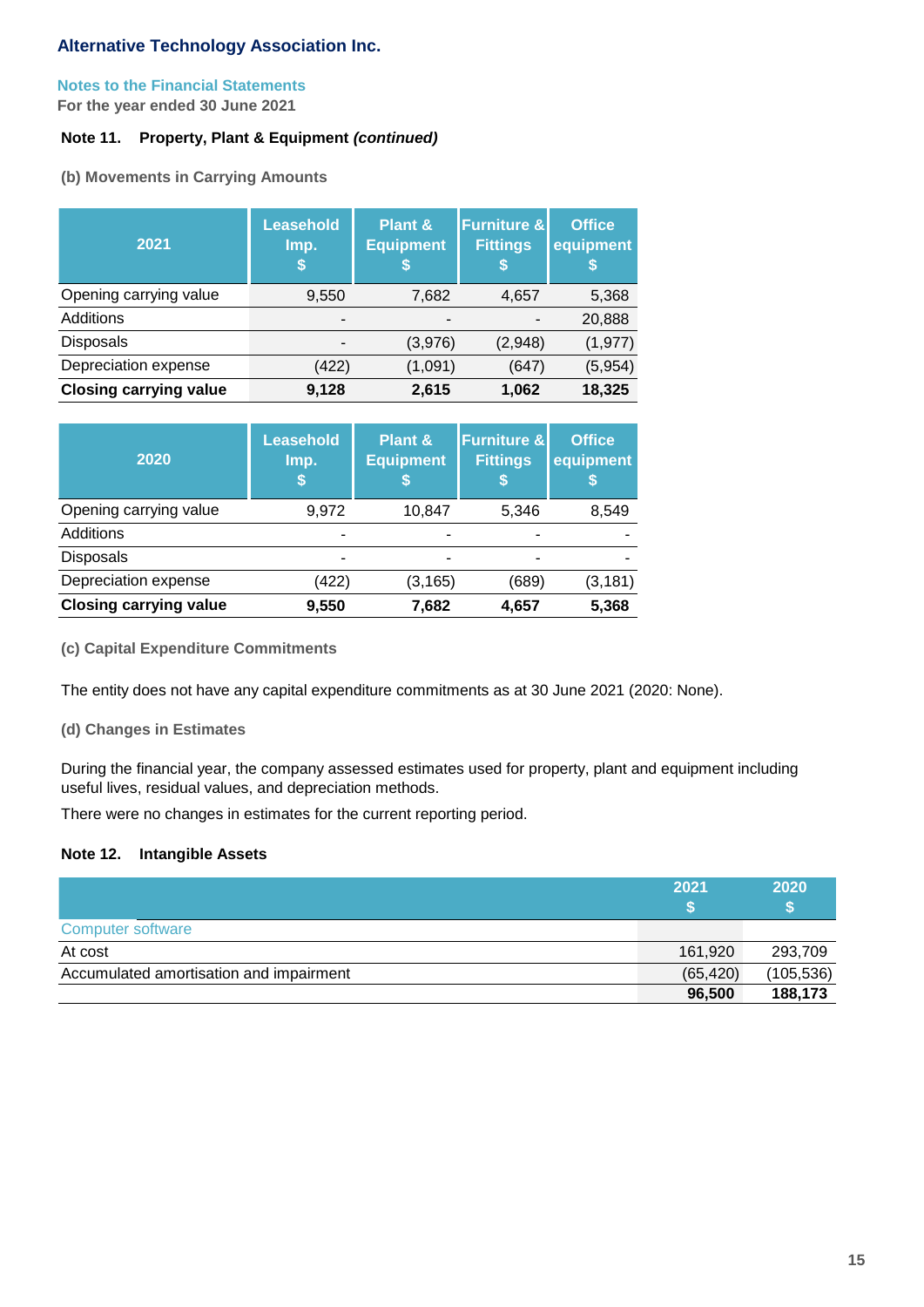# **Notes to the Financial Statements**

**For the year ended 30 June 2021**

## **Note 13. Trade & Other Payables**

|                              | 2021    | 2020    |
|------------------------------|---------|---------|
| <b>Current</b>               |         |         |
| Trade creditors              | 84,550  | 124,862 |
| Other creditors and accruals | 124,985 | 187,994 |
|                              | 209,535 | 312,856 |

Trade and other payables represent the liabilities for goods and services received by the entity that remain unpaid at the end of the reporting period. The balance is recognised as a current liability with the amounts normally paid within 30 days of recognition of the liability.

# **Note 14. Employee Benefits**

|                                  | 2021   | 2020    |
|----------------------------------|--------|---------|
|                                  | D      | Φ       |
| <b>Current</b>                   |        |         |
| Provision for annual leave       | 40,816 | 116,669 |
| Provision for long service leave | 10,626 | 58,791  |
| Provision for time off in lieu   | 2,207  |         |
| Provision for redundancies       |        | 74,565  |
|                                  | 53,649 | 250,025 |
| <b>Non-Current</b>               |        |         |
| Provision for long service leave | 10,157 | 9,709   |
|                                  | 10,157 | 9,709   |

Provision for employee benefits represents amounts accrued for annual leave and long service leave.

# Employee Attrition Rates

The company uses historical employee attrition rates in determining the probability of an employee achieving continuous employment eligible for entitlement in accordance with long service leave legislation.

# **Note 15. Other Liabilities**

|                                                                 | 2021    | 2020    |
|-----------------------------------------------------------------|---------|---------|
| <b>Current</b>                                                  |         |         |
| Contract liabilities (memberships and subscriptions)            | 371.995 | 355,573 |
| Contract liabilities (grants, donations, advertising and other) | 249.926 | 103.845 |
|                                                                 | 621,921 | 459,418 |

# **Note 16. Auditors remuneration**

|                                           | 2021   | 2020<br>P٥ |
|-------------------------------------------|--------|------------|
| Remuneration of the auditor, for;         |        |            |
| - auditing the financial statements       | 13,000 | 14,500     |
| - preparation of the financial statements | 1,500  |            |
|                                           | 14,500 | 14.500     |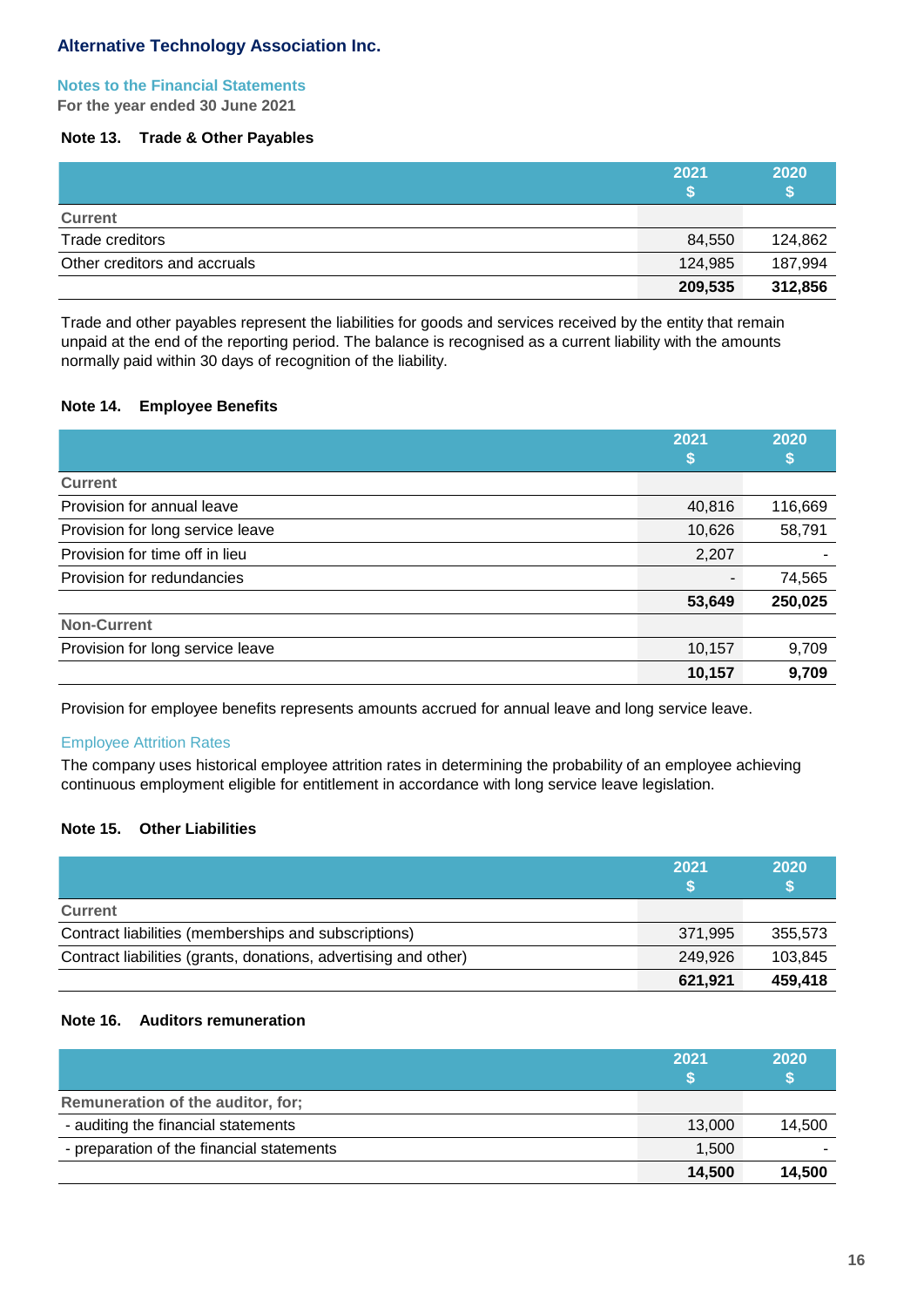# **Notes to the Financial Statements**

**For the year ended 30 June 2021**

# **Note 17. Cash Flow Information**

# **(a) Reconciliation of result for the year to cashflows from operating activities**

Reconciliation of net income to net cash provided by operating activities:

|                                                      | 2021       | 2020       |
|------------------------------------------------------|------------|------------|
|                                                      | S          | S          |
| Surplus/(deficit) for the year                       | (43, 410)  | 113,409    |
| Non-cash flows in surplus:                           |            |            |
| - depreciation and amortisation                      | 76,203     | 80,682     |
| - provision for doubtful debts                       | (140)      | 5,766      |
| - loss on sale of property plant and equipment       | 93,823     |            |
| - obsolete stock writen off                          | 3,398      |            |
| Changes in assets and liabilities:                   |            |            |
| - (increase)/decrease in trade and other receivables | 21,484     | (215, 686) |
| - (increase)/decrease in inventories                 | 480        | 41,503     |
| - increase/(decrease) in prepayments                 | 75,229     | (45, 375)  |
| - increase/(decrease) in other liabilities           | 87,937     | (22, 210)  |
| - increase/(decrease) in trade and other payables    | (103, 320) | (22, 210)  |
| - increase/(decrease) in provisions                  | (121, 363) | (1, 305)   |
| Cashflow from operations                             | 90,321     | (65, 426)  |

# **Note 18. Renewable Energy Development Trust Fund**

The Renewable Energy Development Trust (REDT) Fund is operated by the Association and consolidated in the financial results of the association.

The Association has received an endorsement for the REDT Fund as a Deductible Gift Recipient under Subdivision 30-B of the Income Tax Assessment Act 1997, Item 6.1.1 - Public Fund on the Register of Environmental Organisations. This endorsement entitles the fund to receive gifts which are tax deductible to donors.

# **Note 19. Related Party Transactions**

Related parties include close family members of key management personnel and entities that are controlled or jointly controlled by those key management personnel, individually or collectively with their close family members. The Association considers key management personnel to be the members of the Committee of Management.

# Transactions With Key Management Personnel & Related Parties

During the year, the Association purchased goods and services under normal terms and conditions, from related parties as follows:

| <b>Name of Related Party</b> | Description of Goods or Services Provided | Value\ |
|------------------------------|-------------------------------------------|--------|
| <b>Nil</b>                   |                                           |        |

There has been no other transactions key management or related parties other than those described above.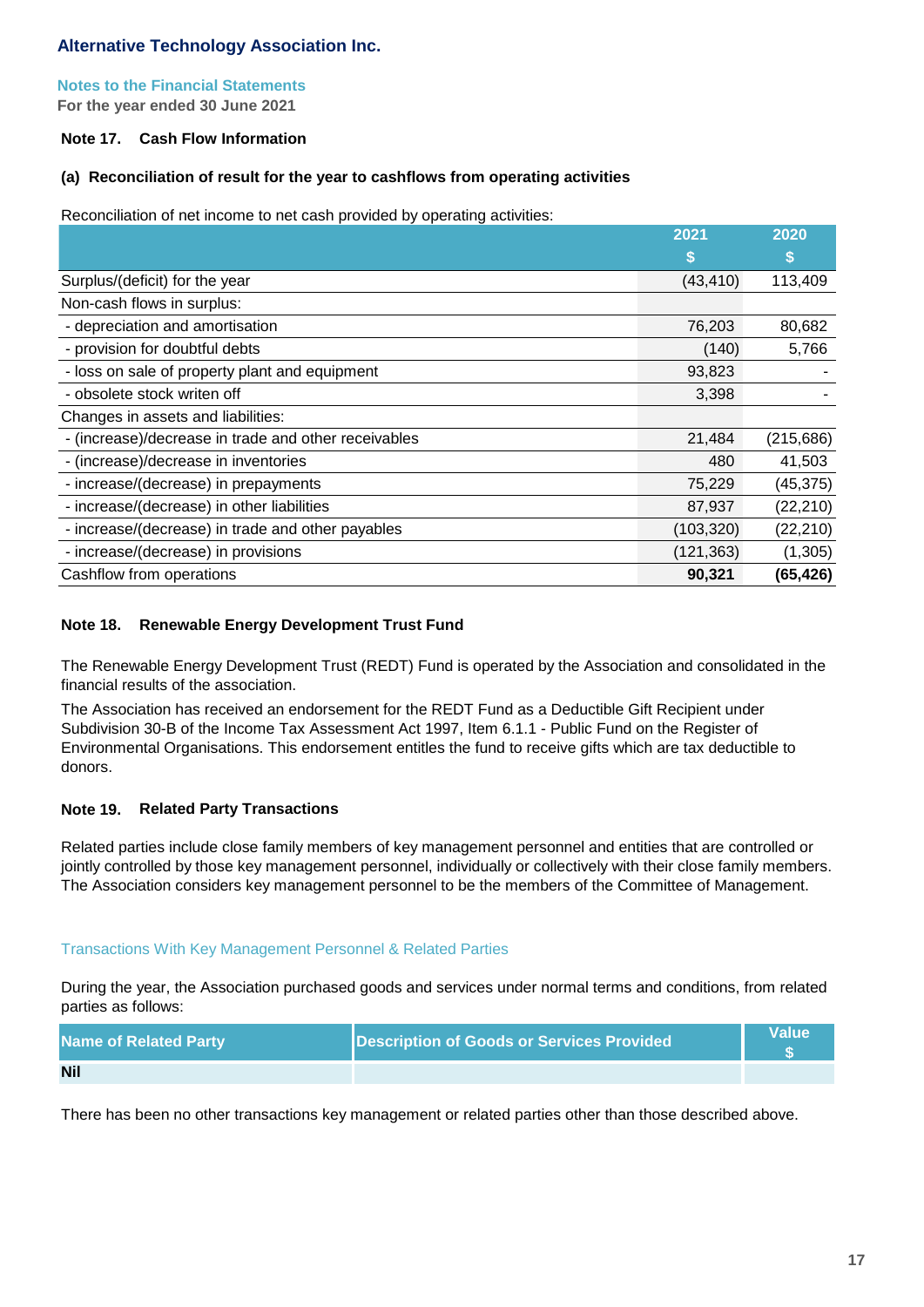## **Notes to the Financial Statements**

**For the year ended 30 June 2021**

# **Note 20. Events After the end of the Reporting Period**

The financial report was authorised for issue on 4 October 2021 by the Committee of Management.

No matters or circumstances have arisen since the end of the financial year which significantly affected or may significantly affect the operations of the Association, the results of those operations or the state of affairs of the Association in future financial years.

# **Note 21. Association Details**

The registered office of and principal place of business of the Association is: Alternative Technology Association Inc. (trading as 'Renew Australia') Association Registration Number: A0017411T Level 1, 39 Little Collins Street Melbourne VIC 3000